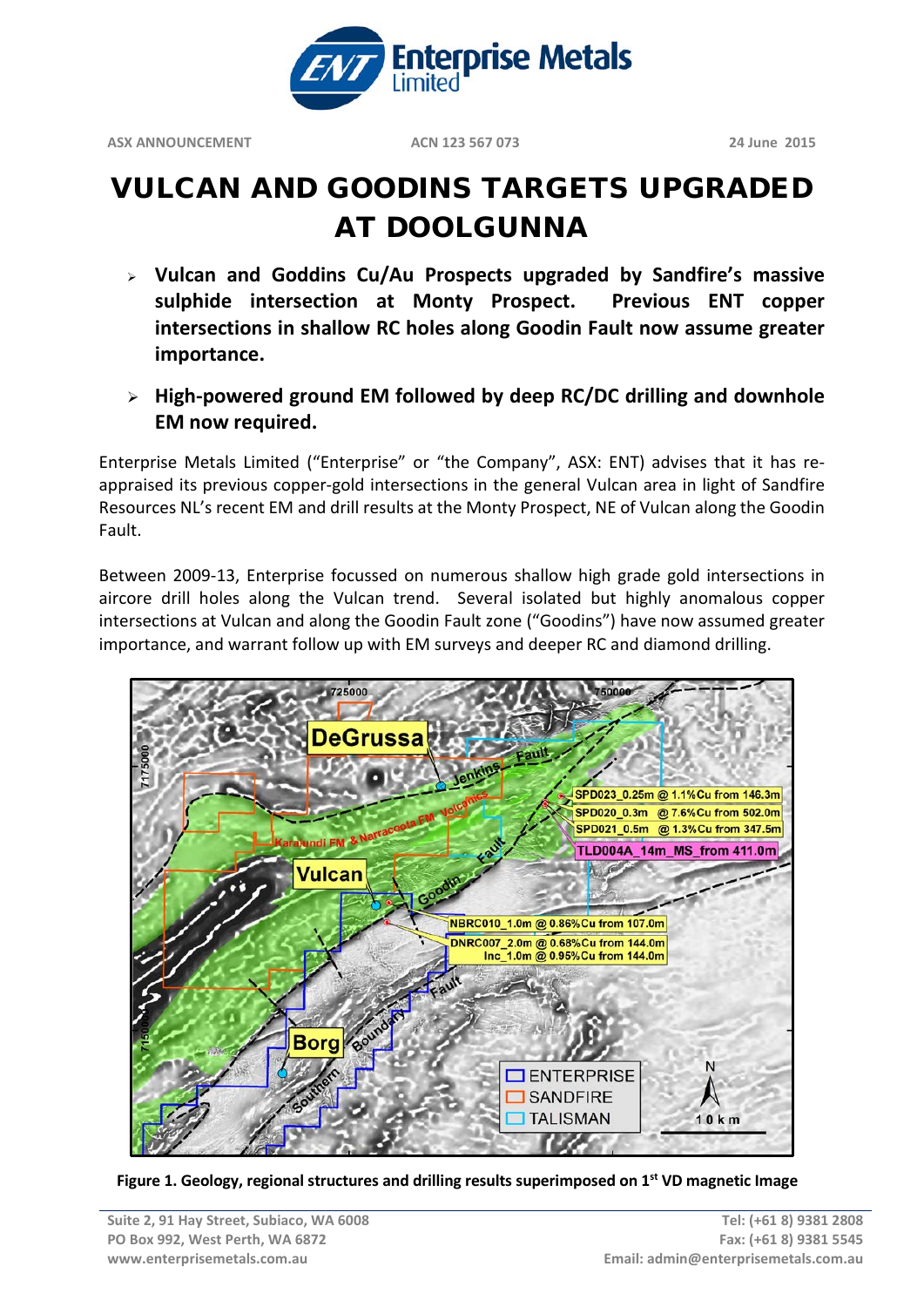#### **Background**

The 14 metres of massive sulphide discovered by Sandfire Resources NL's ("Sandfire", ASX:SFR) deep drill hole TLD004A (SFR ASX release 17 June 2015) while following up Talisman Mining Ltd's (ASX: TLM) earlier shallow copper results at Monty's Prospect, provides evidence that mafic volcanics and sediments of the Narracoota Formation (along the Goodin Fault) are also highly prospective for copper rich massive sulphides.

Given the similarity of Enterprise's copper intersections on the **Vulcan and Goodins trends** with the earlier Talisman results at Monty's, both within the Narracoota Formation, and their proximity to the Goodin Fault, Enterprise is now planning to implement high-powered ground EM surveys to be followed by deeper RC and diamond core drill testing and downhole EM.

Following the discovery of DeGrussa by Sandfire in 2009, Enterprise undertook several reconnaissance Induced Polarisation (IP) lines over the Narracoota Formation immediately north of the Doolgunna Homestead. Several scout RC holes were also drilled to follow up IP anomalies and historic copper intersections from a 1971 WMC percussion drilling program.

With the discovery of gold nuggets at **Vulcan**, and in the absence of outcrop, Enterprise undertook a substantial shallow aircore drilling program in 2012 which confirmed the presence of weathered mafic volcanics and sedimentary units belonging to the Narracoota and Karalundi Formations. Selective infill aircore drilling was undertaken in 2013.

The Vulcan aircore drilling programs produced encouraging shallow oxide gold intersections which were followed up with five +100m RC drill holes in late 2013, but Enterprise's focus changed to larger SEDEX copper targets within the Doolgunna Formation in 2014.

Enterprise now considers that Sandfire's new discovery at Monty's Prospect justifies a return to active exploration at Vulcan and Goodins.



**Figure 2. Vulcan & Goodins Gold and Copper drilling results over 1st VD Magnetic Image**  *Refer Table 1 overleaf for drill hole collar data.*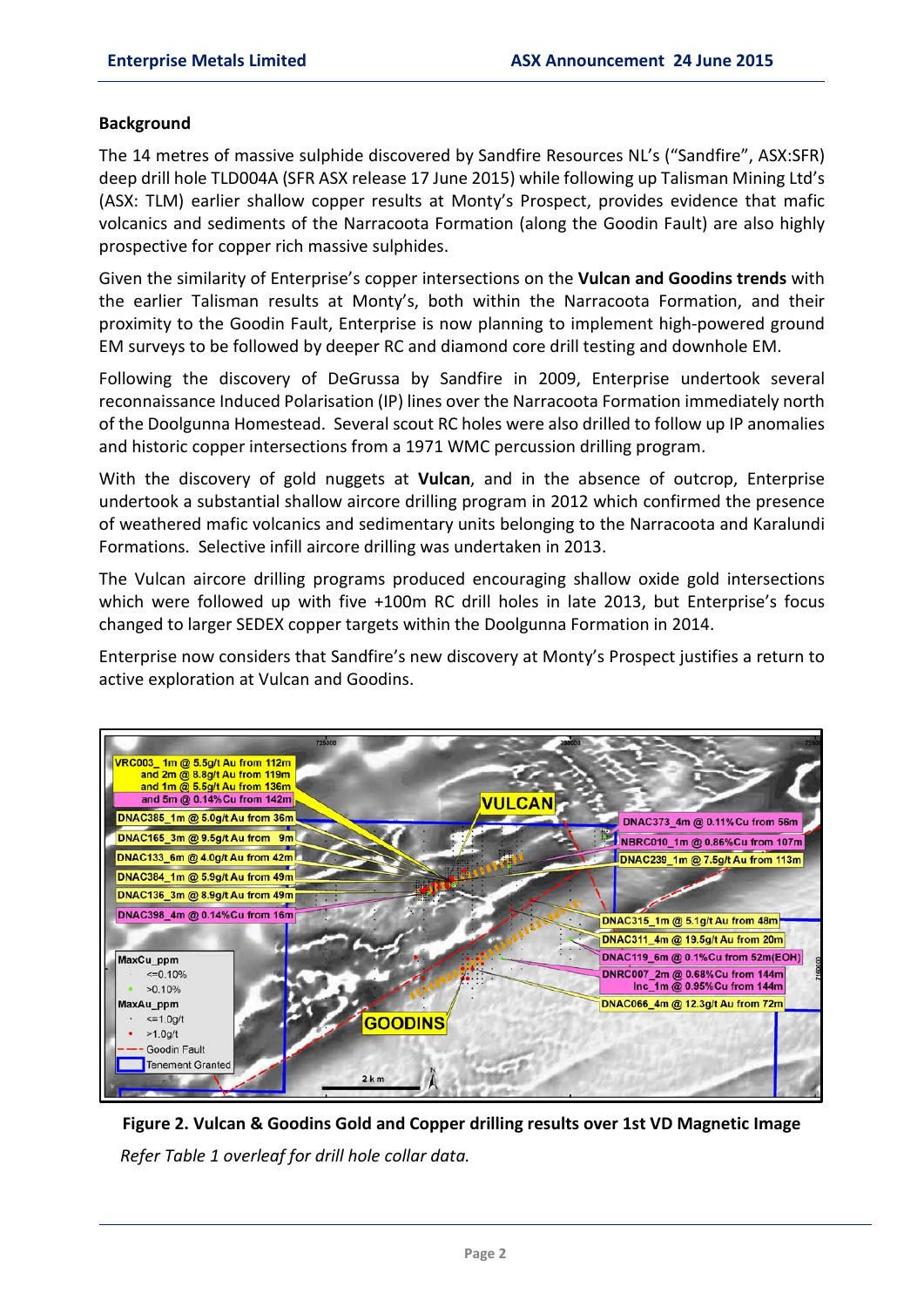The location of Enterprise's Vulcan and Goodins with respect to Sandfire's new massive sulphide copper discovery (Hole TLD004A) is shown below in Figure 3.



**Figure 3. SFR Figure 1 (SFR ASX Release 17/6/2015), with Enterprise Insets (ENT ASX 31/10/2013)**

|                | <b>Max</b>   |              |            |           |       |                |      |
|----------------|--------------|--------------|------------|-----------|-------|----------------|------|
| Hole           | <b>Depth</b> | <b>GDA</b>   | <b>GDA</b> | <b>RL</b> | Dip   | <b>Azimuth</b> | Year |
| ID             | (m)          | <b>North</b> | East       |           |       |                |      |
| NBRC010        | 234          | 7162084      | 728744     | 570       | -60   | 135            | 2009 |
| DNRC007        | 200          | 7160213      | 728593     | 572       | -60   | 330            | 2011 |
| DNAC066        | 102          | 7160000      | 728000     | 569       | -90   | 0              | 2012 |
| DNAC109        | 78           | 7160200      | 728400     | 571       | -90   | $\Omega$       | 2012 |
| DNAC133        | 121          | 7161781      | 727550     | 568       | -60   | 256            | 2012 |
| DNAC136        | 63           | 7161550      | 727000     | 567       | $-90$ | 0              | 2012 |
| <b>DNAC165</b> | 93           | 7161800      | 727550     | 568       | $-90$ | $\Omega$       | 2012 |
| DNAC239        | 138          | 7161800      | 727600     | 567       | -90   | $\Omega$       | 2012 |
| DNAC311        | 65           | 7161200      | 728800     | 573       | $-90$ | 0              | 2012 |
| DNAC315        | 93           | 7161400      | 729200     | 572       | $-90$ | $\Omega$       | 2012 |
| DNAC373        | 64           | 7162700      | 730700     | 583       | $-90$ | 0              | 2012 |
| DNAC384        | 87           | 7161775      | 727525     | 568       | $-90$ | $\Omega$       | 2012 |
| DNAC385        | 120          | 7161800      | 727575     | 568       | $-90$ | $\Omega$       | 2012 |
| DNAC398        | 38           | 7161550      | 727100     | 568       | -90   | $\Omega$       | 2013 |
| <b>VRC003</b>  | 282          | 7161733      | 727611     | 569       | $-60$ | 348            | 2013 |

#### **Table 1. Drill Hole Collar Data For Results in Figure 2**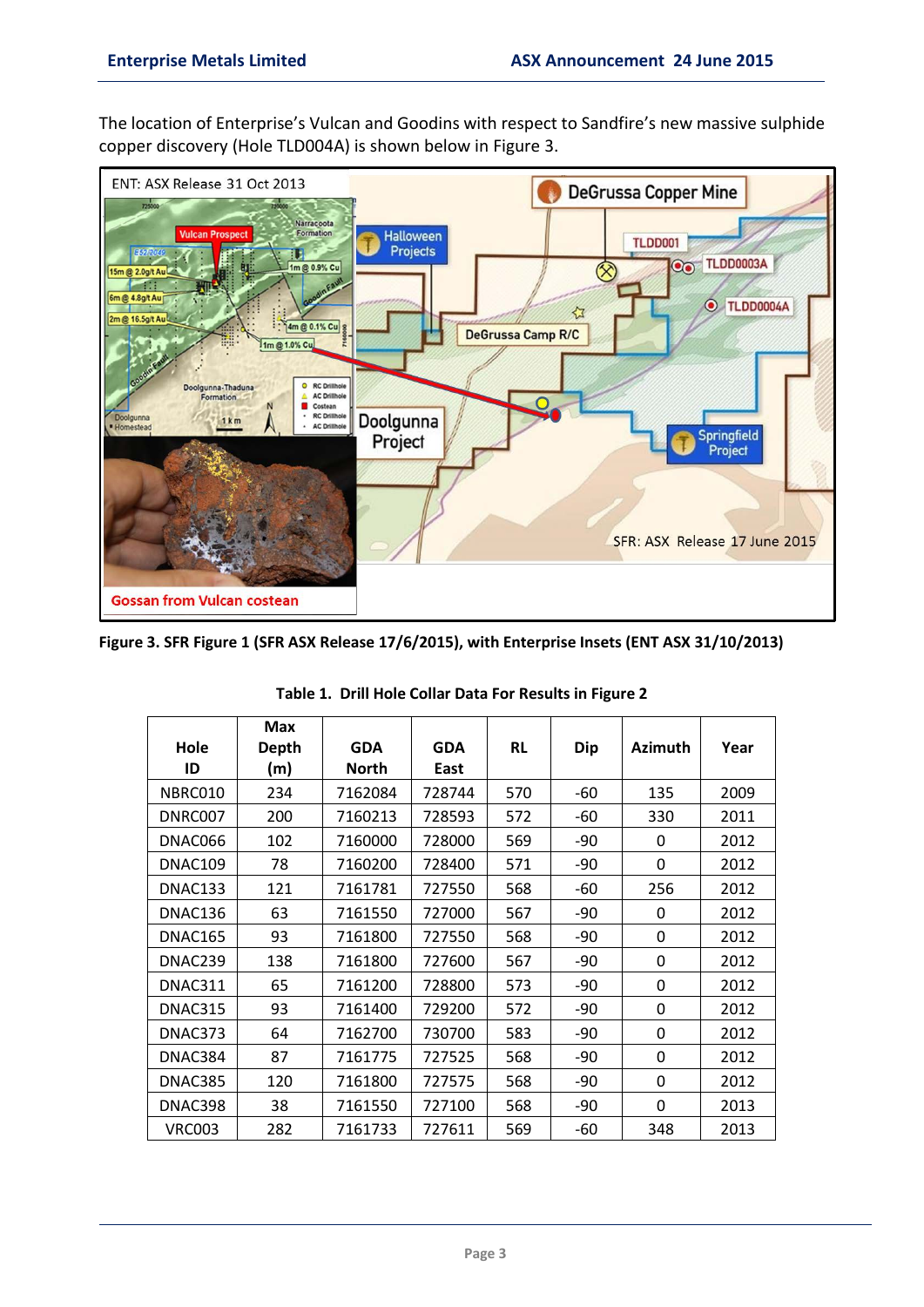9M Ryon

**Dermot Ryan Managing Director**

#### *Competent Persons statement*

*The information in this report that relates to Exploration Results and Mineral Resources is based on information compiled by Mr Dermot Ryan, who is employed as the Managing Director of the Company through geological consultancy Xserv Pty Ltd. Mr Ryan is a Fellow of the Australasian Institute of Mining & Metallurgy, a Fellow of the Australian Institute of Geoscientists and has sufficient experience of relevance to the styles of mineralisation and the types of deposits under consideration, and to the activities undertaken, to qualify as a Competent Person as defined in the 2012 Edition of the Joint Ore Reserves Committee (JORC) Australasian Code for Reporting of Exploration Results, Mineral Resources and Ore Reserves. Mr Ryan consents to the inclusion in this report of the matters based on information in the form and context in which it appears.*

*Drilling results referenced in this Report were previously reported to the ASX under the 2004 Edition of the Joint Ore Reserves Committee (JORC) Australasian Code for Reporting of Exploration Results, Mineral Resources and Ore Reserves. Additional information regarding the Vulcan and Goodins drilling now appears overleaf in the JORC Code, 2012 Edition Table 1.*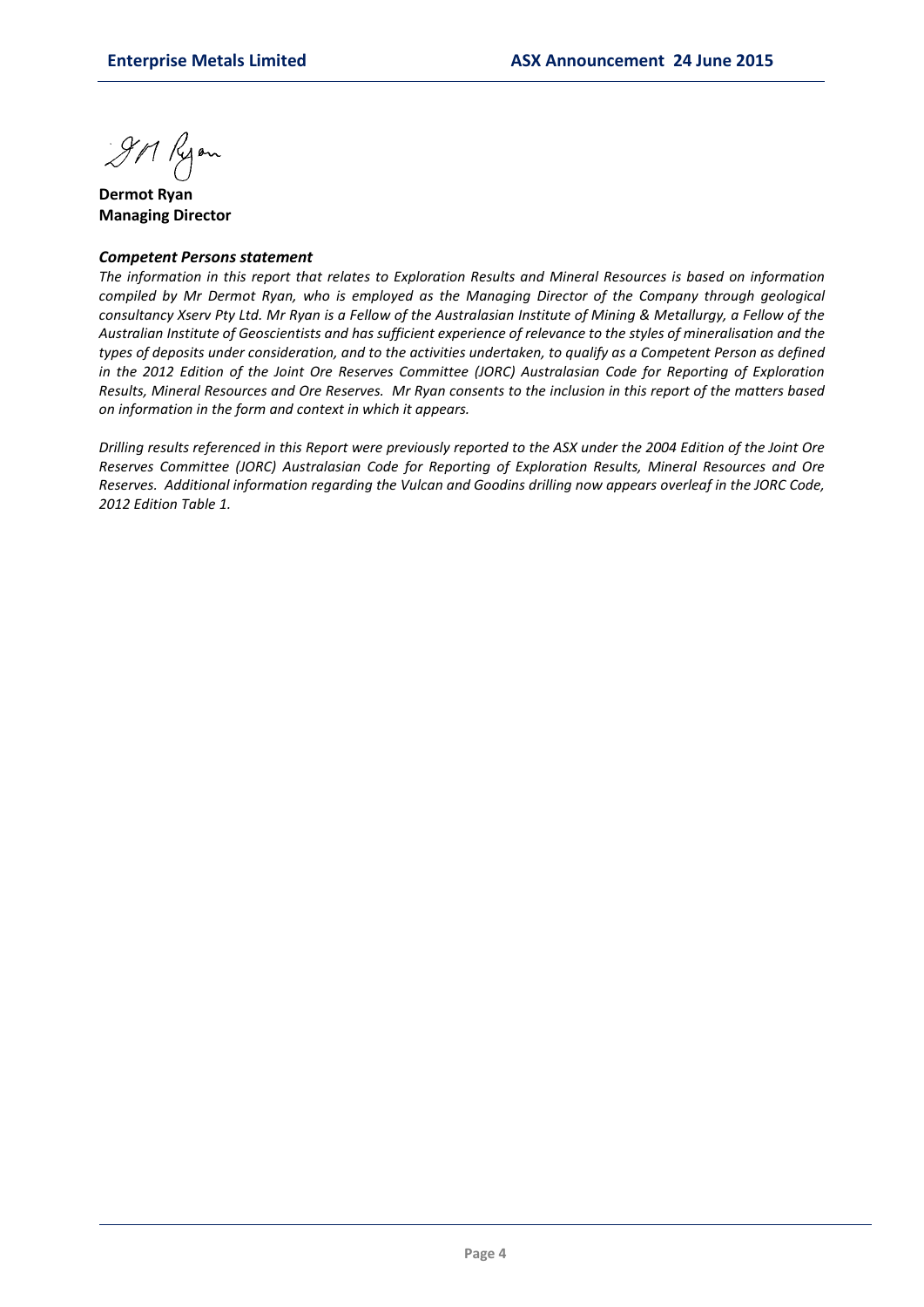

## **JORC Code, 2012 Edition – Table 1 report for ASX Release 24 June 2015**

## **Section 1 Sampling Techniques and Data**

(Criteria in this section apply to all succeeding sections.)

| <b>Criteria</b>                 | <b>Commentary</b>                                                                                                                                                                                                                                                                                                                                                                                                                                                                                                                                                                                                                                                                                          |
|---------------------------------|------------------------------------------------------------------------------------------------------------------------------------------------------------------------------------------------------------------------------------------------------------------------------------------------------------------------------------------------------------------------------------------------------------------------------------------------------------------------------------------------------------------------------------------------------------------------------------------------------------------------------------------------------------------------------------------------------------|
| <b>Sampling</b><br>techniques   | Drilling at Vulcan and Goodins was initially sampled at 4m intervals with<br>3kg pulverised to give a 50g sample for aqua regia digest and ICP-MS and<br>OES analysis. Anomalous intervals were re-sampled at 1m and subjected<br>to 4 acid digest and 40g analysed. Elements assayed were Au, Ag, As, Bi,<br>Cd, Co, Cu, Mn, Mo, Ni, Pb, Sb, Se, Sn, Tl, Te, W.                                                                                                                                                                                                                                                                                                                                           |
| <b>Drilling</b><br>techniques   | Drilling to date has been a combination of Reverse Circulation(RC) and<br>$\bullet$<br>Aircore (AC) drilling.                                                                                                                                                                                                                                                                                                                                                                                                                                                                                                                                                                                              |
| <b>Drill sample</b><br>recovery | Sample recoveries not measured, poor samples commented on in logs.<br>$\bullet$<br>Samples were collected in polythene bags for RC drilling. For AC drilling,<br>$\bullet$<br>samples collected in buckets and laid on the ground with sufficient space<br>to minimise cross contamination.<br>Recovery was not measured. All wet samples have been logged and<br>$\bullet$<br>recorded in the database accordingly.                                                                                                                                                                                                                                                                                       |
| Logging                         | Geological logging of drill chip samples has been recorded for each<br>$\bullet$<br>drillhole including lithology, mineralisation, grainsize, texture, oxidation,<br>weathering, colour and wetness.<br>Logging is qualitative. For RC drilling every 1m interval was collected,<br>$\bullet$<br>sieved and a sample retained in a plastic chip tray. For AC drilling only<br>the final metre interval was collected in this way.<br>All drillholes were logged for the full extent of each hole.<br>$\bullet$                                                                                                                                                                                             |
| Sub-sampling                    | No core was sampled<br>$\bullet$                                                                                                                                                                                                                                                                                                                                                                                                                                                                                                                                                                                                                                                                           |
| techniques<br>and sample        | RC and AC samples were collected using a spear when dry and a scoop if<br>$\bullet$<br>wet from bulk drill samples.                                                                                                                                                                                                                                                                                                                                                                                                                                                                                                                                                                                        |
| preparation                     | The sample preparation of drill chip samples follows industry best<br>$\bullet$<br>practice involving oven drying, coarse crush, sieve -80# sufficient for a 40<br>or 50g aqua regia/four acid digestion.<br>QC procedures involve the review of laboratory supplied certified<br>$\bullet$<br>reference materials, field duplicates and appropriate standards inserted<br>at irregular intervals. These quality control results are reported along<br>with sample values in the final analysis report. Selected intervals are<br>assayed at other laboratories for comparison at times.<br>Sample sizes are considered to be appropriate to correctly represent the<br>sought after mineralisation style. |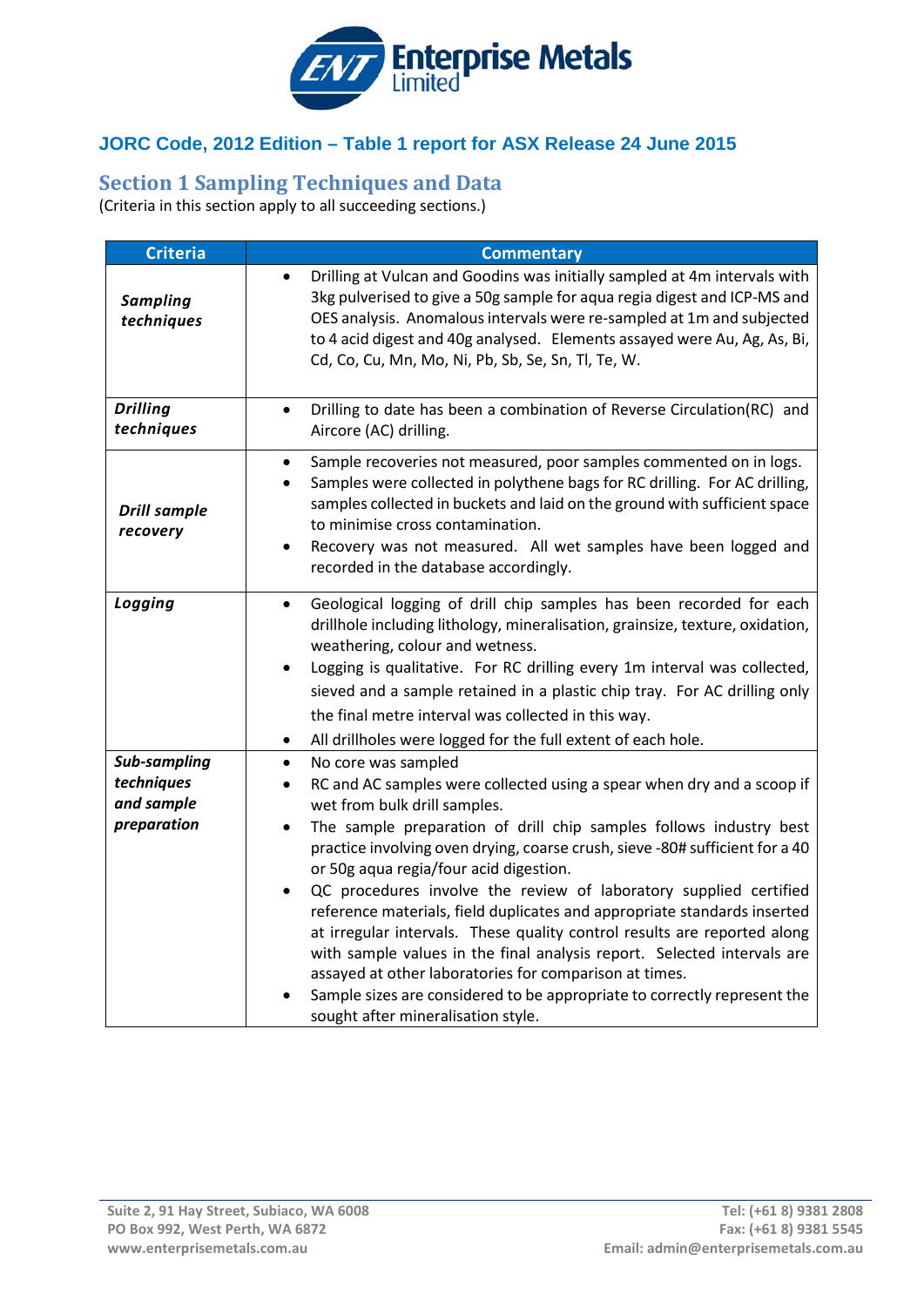| Criteria                                                                | <b>Commentary</b>                                                                                                                                                                                                                                                                                                                                                                                                                                                                                                                                                                                        |
|-------------------------------------------------------------------------|----------------------------------------------------------------------------------------------------------------------------------------------------------------------------------------------------------------------------------------------------------------------------------------------------------------------------------------------------------------------------------------------------------------------------------------------------------------------------------------------------------------------------------------------------------------------------------------------------------|
| <b>Quality of</b><br>assay data<br>and<br>laboratory<br>tests           | The analytical techniques used aqua regia digest multi element suite with<br>$\bullet$<br>ICP-MS finish suitable for reconnaissance as a first pass. Re-split samples<br>were dissolved with a four acid digest for the same elements and gold was<br>assayed by fire assay in these samples this method is a full digest.<br>No geophysical tools were used to determine any element concentrations<br>at this stage.<br>Laboratory QC involves the use of internal lab standards using certified<br>$\bullet$<br>reference material, blanks, splits and replicates as part of the in house<br>process. |
| <b>Verification of</b><br>sampling and<br>assaying                      | Primary data was collected using a set of standard Excel templates and re-<br>$\bullet$<br>entered into laptop computers. The information was sent to Enterprises'<br>in-house database manager for validation and compilation into a SQL<br>database server.<br>No adjustments or calibrations were made to any assay data used in this<br>report.                                                                                                                                                                                                                                                      |
| <b>Location of</b><br>data points                                       | Sample sites surveyed by a modern hand held GPS unit with an accuracy of<br>$\bullet$<br>5m which is sufficient accuracy for the purpose of compiling and<br>interpreting the results.<br>Topographic control is by NASA Shuttle Radar Topography Mission (SRTM).<br>$\bullet$<br>The grid system is MGA GDA94 Zone 50.<br>$\bullet$                                                                                                                                                                                                                                                                     |
| <b>Data spacing</b><br>and<br>distribution                              | Aircore drill spacing was initially established to test soil geochemical<br>$\bullet$<br>anomalies and enable bedrock to be characterised. The spacing was<br>progressively reduced to test resulting Cu and Au anomalism.<br>No additional sample compositing was used apart from the standard 4m<br>$\bullet$<br>composite sampling.                                                                                                                                                                                                                                                                   |
| <b>Orientation of</b><br>data in relation<br>to geological<br>structure | AC drill lines were oriented N-S to cut across the main Goodin Fault and<br>$\bullet$<br>sub-parallel zones.<br>RC drill hole orientation was determined by the optimal direction of<br>intersection into the interpreted mineralisation.                                                                                                                                                                                                                                                                                                                                                                |
| <b>Sample</b><br>security                                               | Clear mark up and secure packaging to ensure safe arrival and accurate<br>$\bullet$<br>handling at assay facility.<br>Assay Pulps retained until final results have been evaluated.                                                                                                                                                                                                                                                                                                                                                                                                                      |
| <b>Audits or</b><br>reviews                                             | Regular internal reviews occurred, but no external reviews have been<br>undertaken.                                                                                                                                                                                                                                                                                                                                                                                                                                                                                                                      |